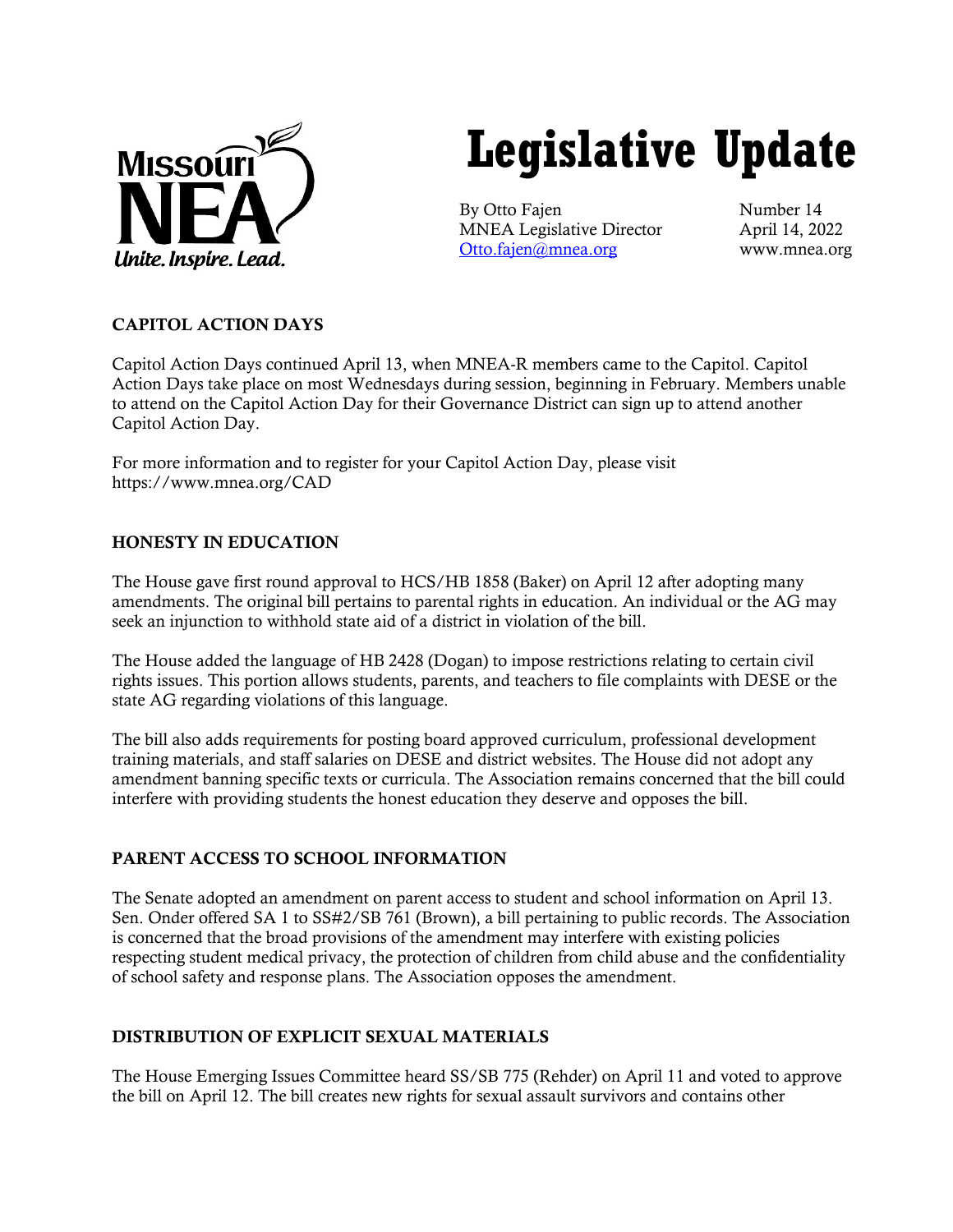provisions regarding sexual offenses. The bill also includes Sen. Brattin's amendment that prohibits providing "explicit sexual material" to students. This largely symbolic amendment does not apply to texts, resembles the existing offense of providing material pornographic for minors, and will not significantly affect instruction or school libraries.

## TRANSGENDER ATHLETIC PARTICIPATION

The House adopted an amendment affecting transgender athletic participation on April 13. Rep. Bayse offered HA/2 to HB 2140 (McGaugh), a bill pertaining to elections. The amendment was adopted by a party-line vote of 89-40. The amendment is purported to allow individual school districts to vote to ban transgender athletes from participating in competitive girl's events in middle schools and high schools. Such an approach would disrupt the ability of MSHSAA to provide a statewide policy on this issue. Also, the amendment may block all transgender athlete participation, since the provision is written as a statewide law, not as suggested local ballot language. The Association believes that educators should continue to establish the policies and procedures that govern the activities of Missouri students who participate in school activities and opposes the amendment.

The House General Laws Committee voted a committee substitute for three bills affecting transgender athletic participation on April 11. HCS/HBs 2734, 2197 and 2461 (Basye) would restrict transgender athletes from participating in post-season games or playoffs of competitive girl's or women's events in middle schools, high schools, and colleges. Any school that violates the participation ban shall be ineligible for any type of state funding. The Association opposes the bill.

## SENATE COMMITTEE CREATES TWO OMNIBUS EDUCATION BILLS

The Senate Education Committee voted to approve two omnibus education bills on April 14, using two House bills as vehicles. Both omnibus bills contain several provisions supported by the Association.

Omnibus bill #1: HB 2202 (Fitzwater) would require district high schools and charter high schools to offer computer science courses or imbedded instruction.

The SCS for HB 2202 adds:

SB 660 (Arthur) pertaining to competency-based instruction;

SB 957 (Bean) pertaining to the "Workforce Diploma Program" to assist students in obtaining a high school diploma and in developing employability and career and technical skills;

SB 958 (Bean) to revise the definition of school bus and allow districts to use other motor vehicles with a capacity of ten persons or fewer for pupil transportation;

SCS/SBs 681 & 662 (O'Laughlin) pertaining to reading instruction and interventions and school innovation waivers; and

SB 702 (Eslinger) pertaining to high school student programs of study and student post-graduation plans.

Omnibus bill #2: HCS/HB 2304 (Lewis) to create a state law establishing qualifications for substitute teachers that is similar to the State Board rule. The bill also includes a provision for DESE to establish an anonymous, online survey tool for substitute teachers that will help collect relevant data regarding the pay, support, and experiences of substitute teachers across the state. The bill also provides a three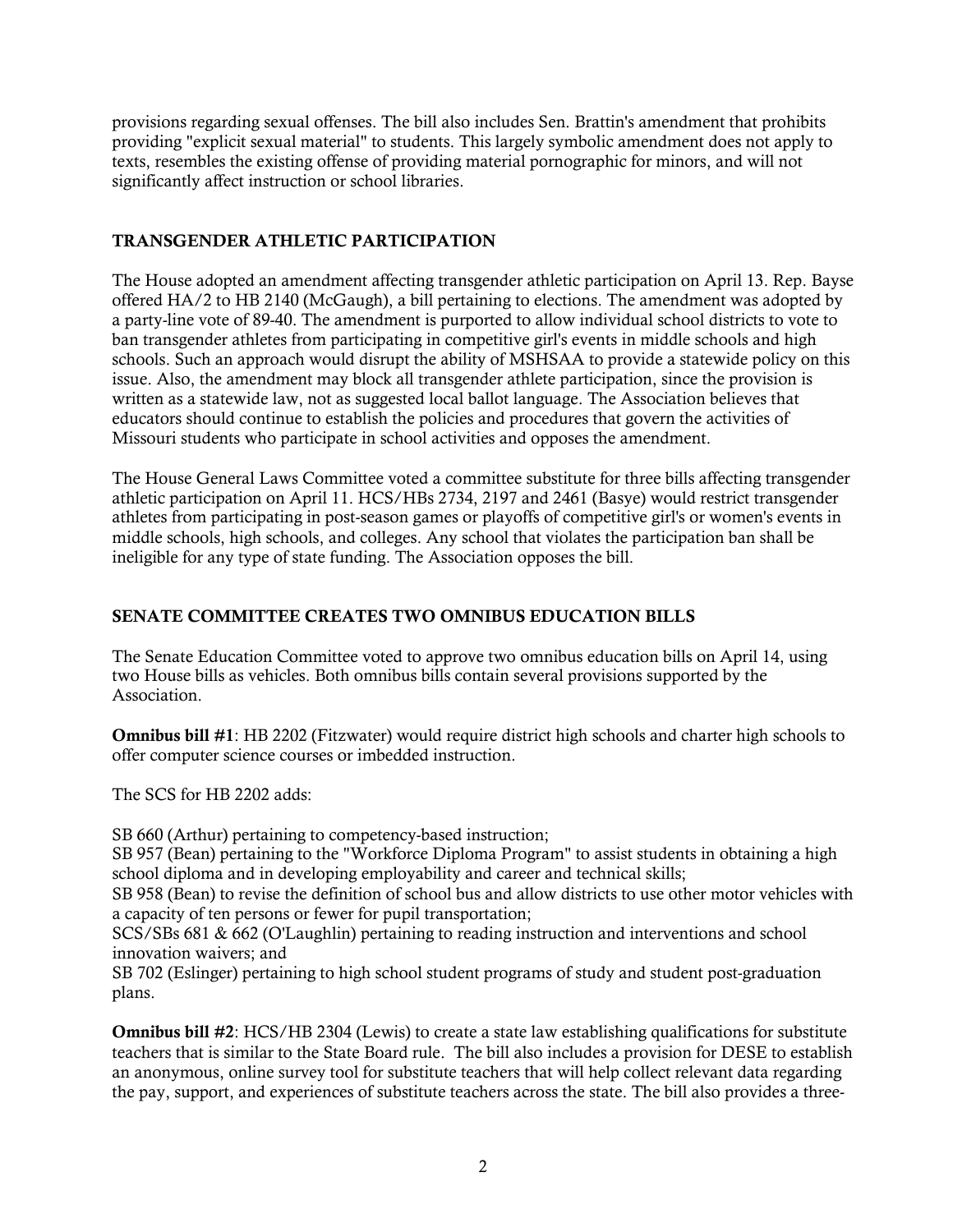year waiver of the 550 hour/50% earnings limit for working after retirement to substitute teach on a part-time or temporary basis. The bill includes an emergency clause.

The SCS for HB 2304 adds all the provisions above in the SCS/HB 2202 along with:

SB 769 (O'Laughlin) to allow school districts to create recovery high schools;

SB 806 (Hoskins) to require districts and charter schools to identify and provide services and programs for gifted children; and

HB 2114 (Rusty Black) to extend the PSRS critical shortage working after retirement provision from 2 years to 4 years and to raise the annual earnings limit for PSRS retirees in working in PEERS positions from \$15,000 to the Social Security earnings limit.

## CHARTER SCHOOL/VIRTUAL BILL HEARING POSTPONED

The Senate Committee on Governmental Accountability and Fiscal Oversight (GAFO) canceled the scheduled hearing on the Senate Substitute (SS) version for HCS/HB 1552 (Richey) on April 11. If heard and approved by the GAFO committee, the bill could be taken up for final passage in the Senate.

The Senate version preserves existing local school district funds while providing additional state funds to charter schools. The extra funding will be based on the per pupil portion of local funds that remain with the district due to charter school payments based on 2004 property values. The state payments will apply to both Kansas City and St. Louis City charter schools.

The Senate version also includes new language to create a specific framework for full-time virtual schools. The process will consider opportunities for in-person instruction prior to moving a student to virtual/distance learning. The bill includes a process for enrollment based on meeting the needs for a student to be successful and providing all services required to ensure a free and appropriate public education. The partnering host school district will receive state aid for full-time virtual students and use the funds to provide the full-time virtual program and needed services. The virtual school and partnering district will be responsible for the education and academic performance of the virtual students.

## EARLY CHILDHOOD EDUCATION

The House gave first round approval to HB 2365 (Shields) on April 12. The bill would make the early learning quality assurance reporting program permanent and authorizes the program to provide continuous improvement and ongoing updated consumer education. The Association supports the bill.

The House also gave final approval to HB 2376 (Hannah Kelly) on April 14. The bill clarifies state aid provisions for students in state custody. The House included the language of HB 2365 (Shields) on early learning as an amendment on April 12.

## EXTENDED LEARNING OPPORTUNITIES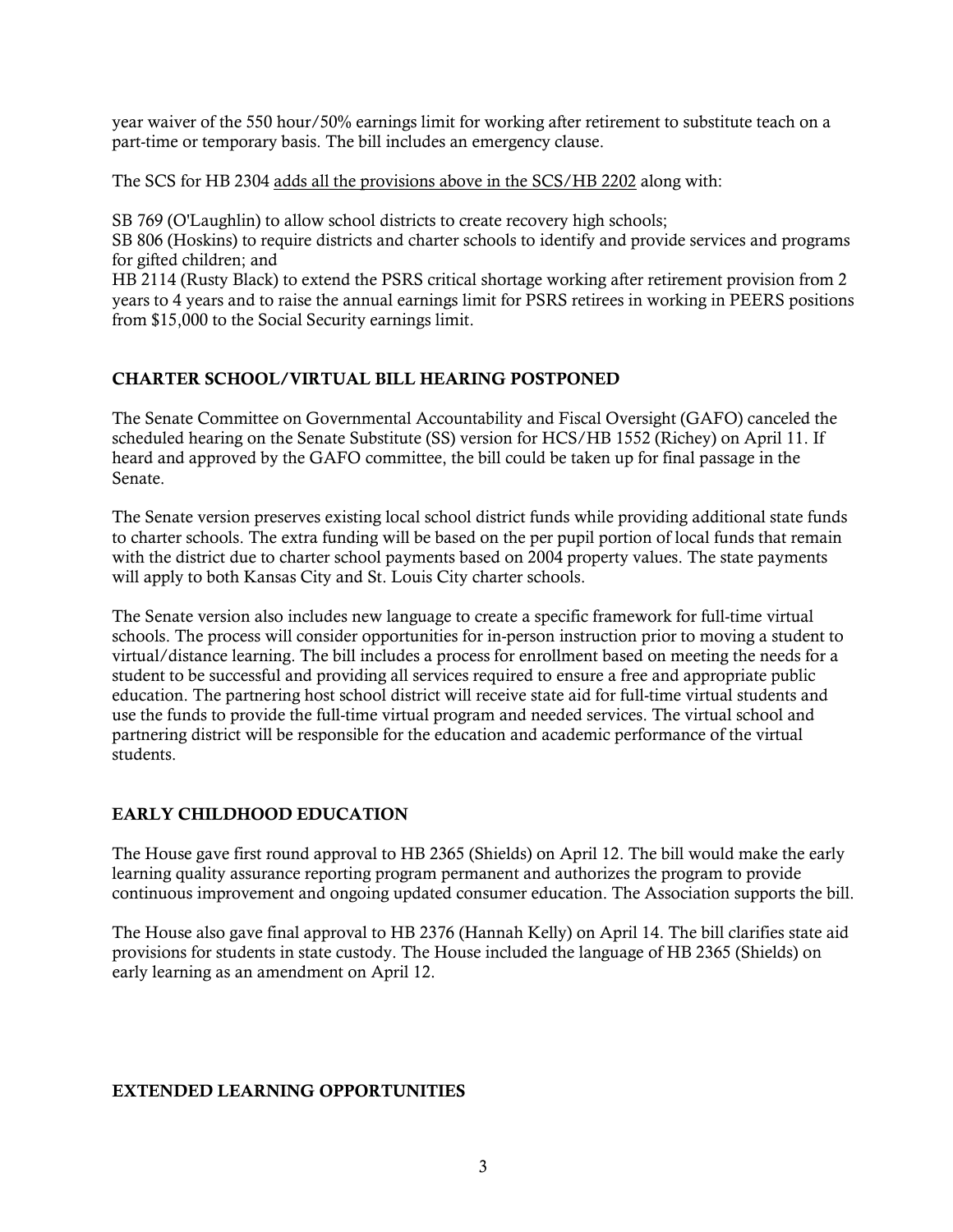The Senate Education Committee approved an SCS version of HB 1856 (Baker) on April 14. The bill would create a policy that would allow students to receive credit for participation in out-of-classroom learning experiences as approved by the State Board of Education, a school board, or a charter school. The SCS clarifies how local schools choose programs that are approved to provide these opportunities.

## GIFTED EDUCATION

The House also included the language of HB 2366 (Shields) as an amendment in HB 2376. HB 2366 requires districts and charter schools to identify and provide services and programs for gifted children. The bill requires a district to establish a gifted education program if three percent or more are identified as gifted. The Association believes that gifted and talented students need a challenging curriculum and a program that identifies and supports their unique needs. The Association supports HB 2366.

#### WORKFORCE DEVELOPMENT

The House re-perfected HB 2325 (Patterson) on April 12. The bill would establish the "Workforce Diploma Program" that would create a new adult high school and industry credential program through DESE. The House also approved an amendment to add the provisions of HB 1856 (Baker). The amendment would create a policy that would allow students to receive credit for participation in out-of-classroom learning experiences as approved by the State Board of Education, a school board, or a charter school.

The House defeated HCS/HB 2171 (Francis) on final approval vote on April 14. The bill would have strengthened provisions intended to make sure that all students consider their future plans and design their high school program to support those plans and prepare them for what comes after graduation. The bill ensures that all students will be expected to complete an individual and career academic plan that includes planning a transition to post-secondary training or employment. The House approved an amendment to add HB 1940 (Mackey) to protect Section 529 education savings plan assets in bankruptcy proceedings. The Association believes that educational programs should be developed that offer career exploration on the secondary level and supports the bill.

## PROPERTY ASSESSMENT CAPS

The Senate gave first round approval to SJR 39 (Luetkemeyer) on April 12. if approved by voters, The joint resolution would allow the growth of property assessed values to be limited by law. The Association is concerned that this measure could cause certain properties to be artificially assessed below actual value. This would reduce local property tax revenues which help fund public schools and other essential local services.

## INITIATIVE PETITION

The Senate Committee on Local Government and Elections heard HJR 79 (Henderson) and HJR 91 (Eggleston) on April 13. Both measures would increase the number of signatures required and raise the approval requirements for constitutional amendments. The Association is concerned that these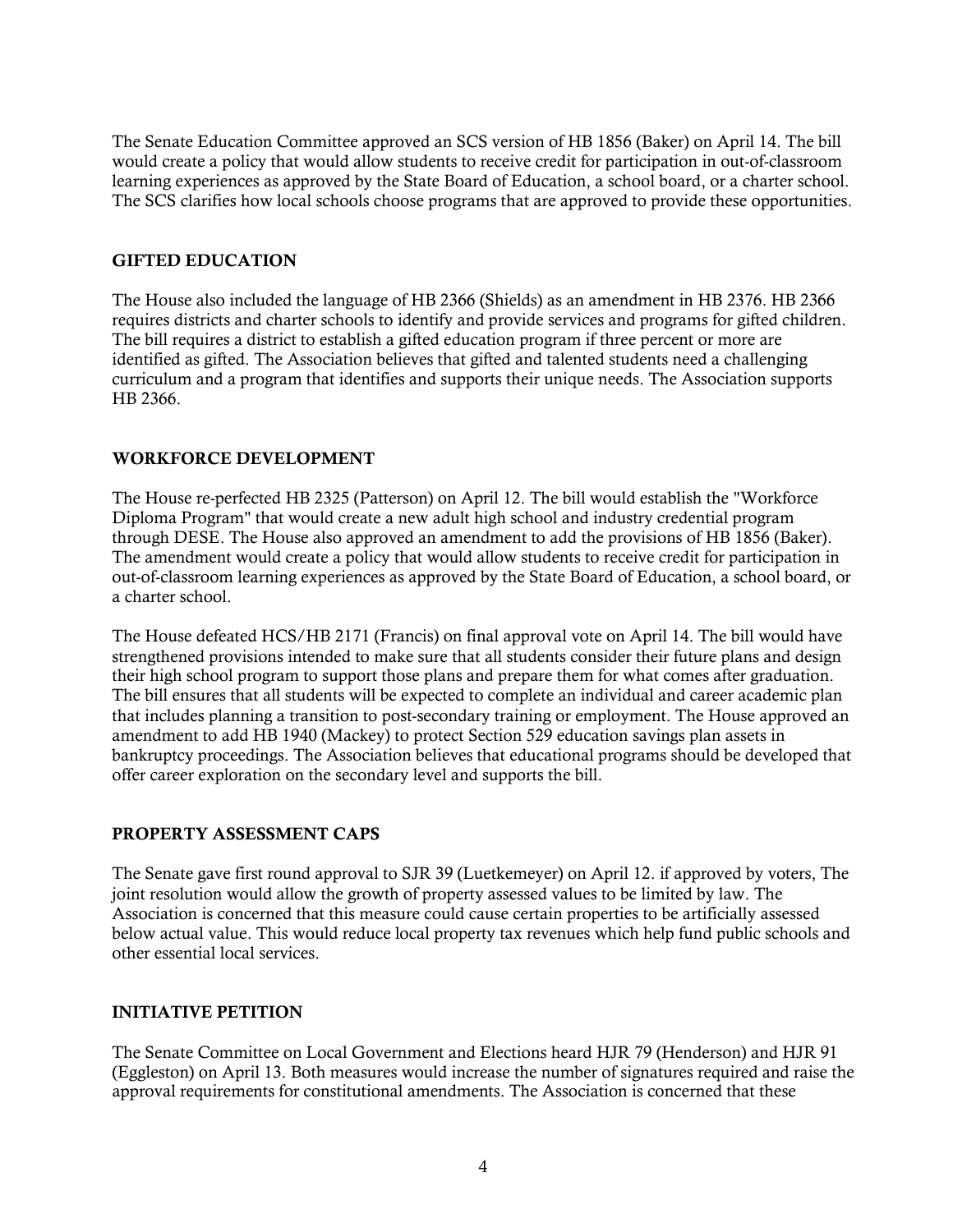measures will make it significantly more difficult for Missouri citizens to bring forward and gain approval on measures of interest brought by the initiative petition process. The Association opposes both HJRs.

## HOUSE HIGHER EDUCATION COMMITTEE

The committee approved HB 2731 (Shields) on April 11. The bill expands the existing Dual Credit Scholarship program by adding related provisions relating to dual enrollment courses. Participating students must meet current law requirements and enroll in a dual enrollment course offered by an approved higher education institution.

## SENATE EDUCATION COMMITTEE

In addition to creating omnibus bills, the committee approved the following bills on April 14:

SB 692 (Rehder) to ensure that make up day requirements for half-day preschool programs are proportional to the program's schedule. The Association supports the bill.

SB 770 (May) to require higher education institutions to give additional employment information to graduates of the institution.

SB 1055 (Arthur) to expand the existing Dual Credit Scholarship program by adding related provisions relating to dual enrollment courses. Participating students must meet current law requirements and enroll in a dual enrollment course offered by an approved higher education institution.

SB 1057 (May) to establish a mental health awareness training requirement for high school pupils in public schools and charter schools.

SB 1077 (Eslinger) to revise funding allocations for institutions of higher education by making a part of the allocation based on various student characteristics including annual earnings after graduation. As drafted, the bill would create incentives for institutions to emphasize programs leading to high-paying careers. This change could adversely affect programs leading to lower-paying careers, including teaching, social work, and law enforcement.

SCS/SB 1142 (Hough) to require public schools, including charter schools, and public institutions of higher education to post suicide prevention phone and text numbers on student identification cards. The Association supports the bill.

SB 1175 (Eslinger) to require DESE to develop a patriotic and civics training program for teachers. Teachers participating in the program would receive a stipend of \$3000 from the Department. The Association encourages the Senate to remove or revise the reference that the program will be based upon the principles of the 1776 Report.

## HOUSE-ELEMENTARY AND SECONDARY EDUCATION COMMITTEE

The committee heard two bills on April 12: